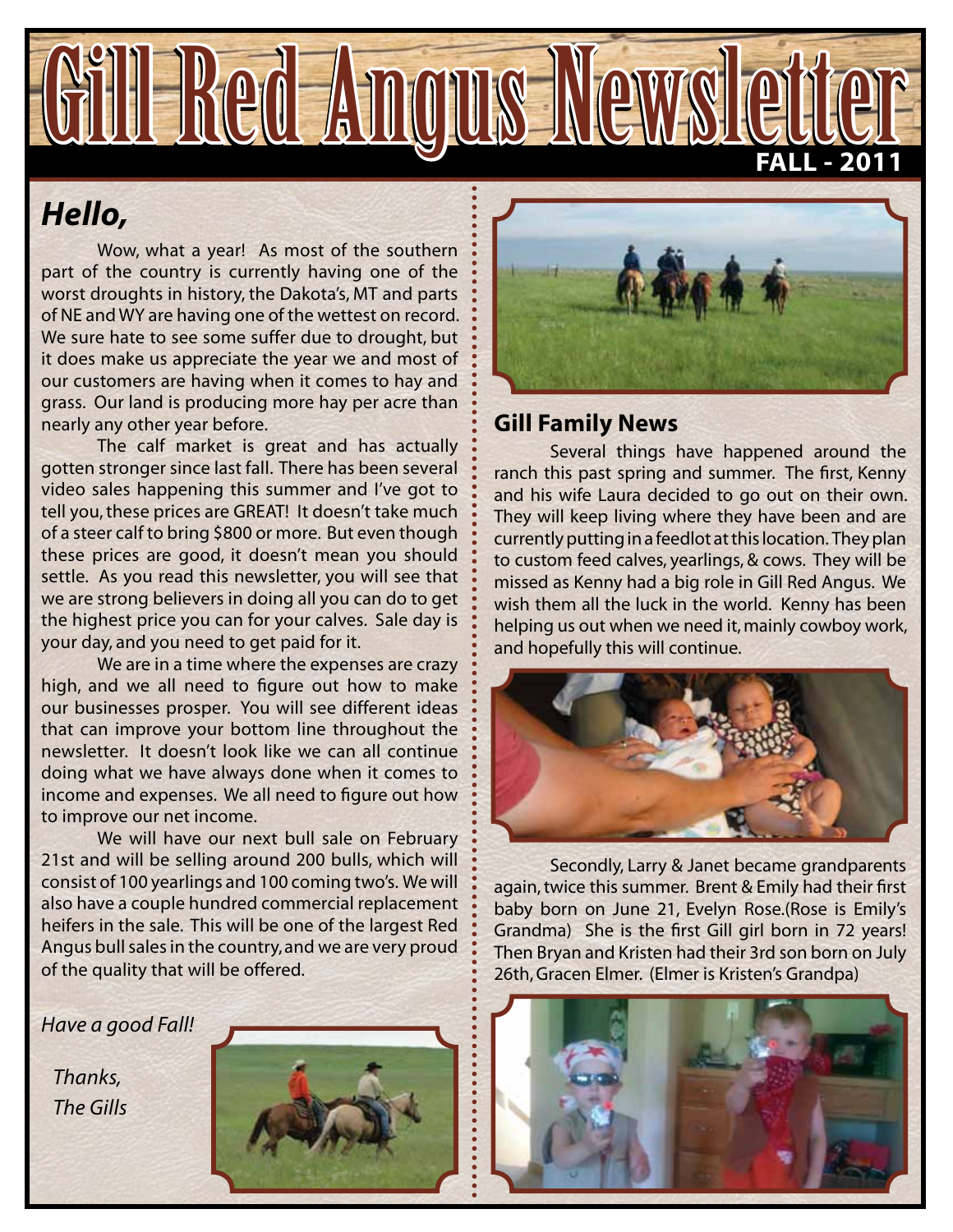### **Our Cowherd**

This summer we are breeding more cows than ever before and it is getting more fun all the time, as the quality in our cowherd is stronger than ever before.

Every year we sell about 25% of the cow herd that we don't think will help the progression of our program. We cull a good 10% every year that just need to go, but we also sort off around 80 head of cows that we are breeding for April calving that are good enough to remain a cow, but we don't think they are good enough that we should be selling seed stock out of them. This summer we are breeding 160 head of heifers that will replace these cows we are selling. If we are doing anything right, these heifers should be the best



genetics on the ranch. This leads me to another reason why our cowherd's quality is getting stronger all the time. Like all ranchers, we put a lot of time and energy into them. This summer we put in about 100 more embryos. These embryos represent the absolute best genetics we have! We also went out and spent a lot of money on a couple new herd sires. We think these two bulls will take us to the next level. They are both very powerful bulls and come out of extremely strong cow families. Cow families are very important to us. We believe that if you use a strong cow family you will get daughters



that will make great cows. Also, the bulls we used this summer are out of either a donor cow or a cow that should be a donor cow. If the bull's dam isn't a great cow that raises a top calf on time every year, or if she doesn't have the look that we like, which is deep ribbed, easy keeping, long bodied, sound feet and legs, and has a good udder under her, we just won't use him.

 So by using the absolute best bulls we can find, and breeding them to the best cows and cow families we have, the quality has been getting better and better.

### **Let us know in advance**

When selling your calves please let us know a couple weeks in advance when and where you are selling. If we don't know you are selling, we can't help. Plus if we don't have enough time to make all contacts to gather as much interest as we can in your calves, we are usually leaving money on the table. We don't like that, and we know you don't either.

### *Gill Red Angus (VAC) Vaccination Recommendations* **Vaccinate your calves prior to weaning to the following: 4-way • 7-way • Pasteurella**

### **Pre-weaning Shots**

It only makes sense to get this done. The cost to give pre-weaning shots is hardly anything when you will get at least an \$8/cwt or \$45 return on your investment (assuming a 550 lb calf ). Go buy the vaccine and vaccinate your calves; it pays!

Another perk of being a Gill Red Angus customer is you will qualify for a 3% discount on all your vet supplies through a couple different locations. DeTye vet supply out of Sturgis, SD has been working with us now for eight years. New this year out of Washburn, ND, River Ag has also agreed to the same discount. Both DeTye and River Ag already have the least expensive vet supplies in the area, but then you add the discount and you really see the difference. Whether you want to buy from a North Dakota or a South Dakota company, make the call today and get your fall vaccinations from either company, you will be glad you did.



**All Gill customers can receive a 3% discount on all vet supplies through DeTye Vet Supply or River Ag!**

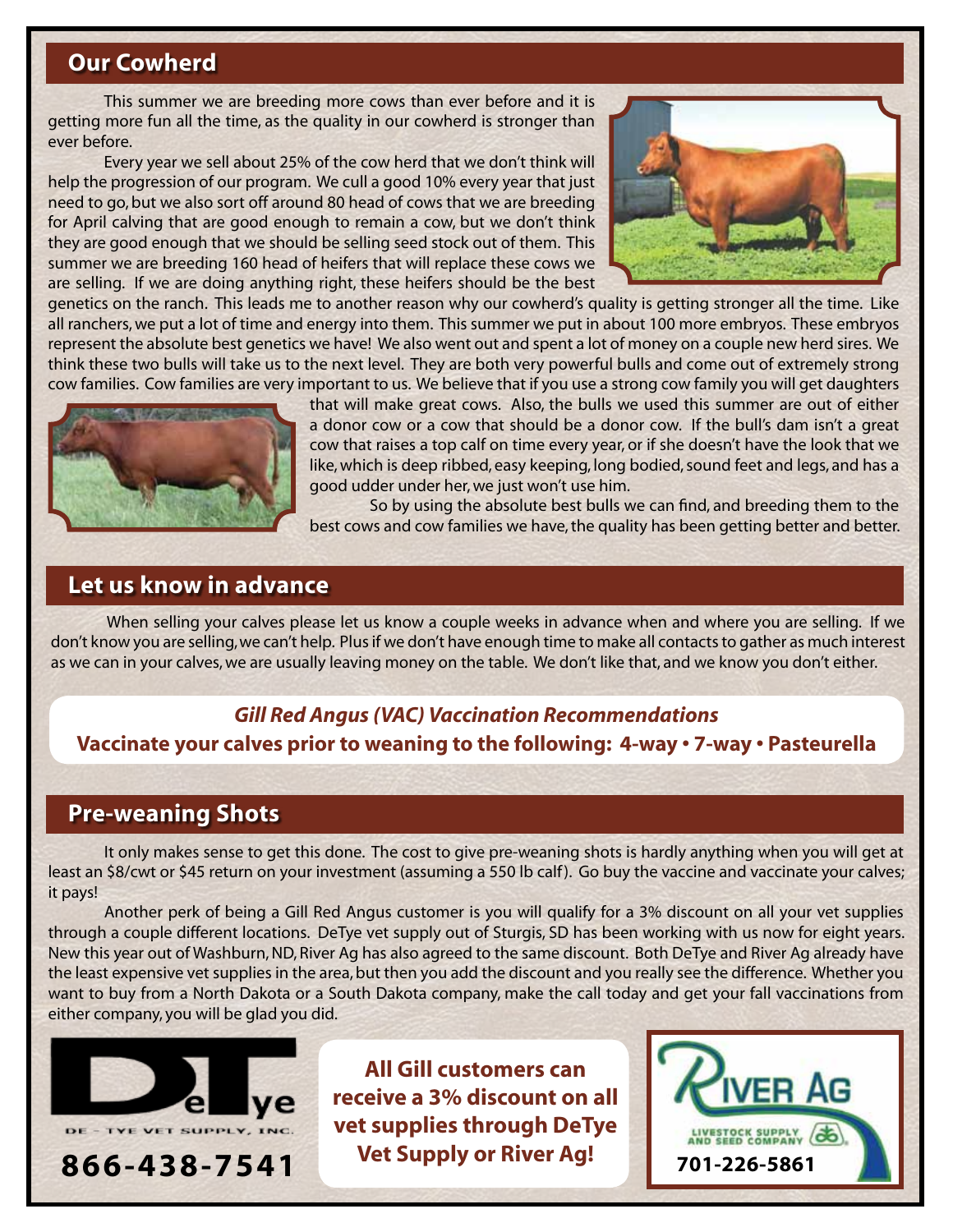# **Source-verified worth more to consumers, feeders**

#### **- Greg Henderson, Editor, Associate Publisher**

Age and source-verified cattle can earn premiums in the marketplace, and consumers are willing to pay more for beef from age and source-verified animals. That's according to two recent studies that examined sale results and consumer preferences.

Research at Kansas State University evaluated the genetic, management and marketing characteristics of calves sold on the Superior Livestock Auction video auction market from 2004 to 2010. The study suggests small details in management and marketing can influence the premiums calves receive at sale time, including age and source-verification. The research, which was the subject of a Master's thesis by Lance Zimmerman, now with Cattle-Fax, revealed that ageand-source verification has been featured in Superior Livestock Auction lot descriptions since 2005 and has consistently

generated premiums for steers and heifers throughout that time.

And source-verified beef can also earn premiums at retail, according to research conducted by the University of Nebraska and Nebraska Department of Agriculture. The research included online surveys and in-restaurant taste tests of consumers in Connecticut and Arizona.

The research found about two-thirds of participants in the inrestaurant taste testing ordered steak with either the state or farmof-origin description. Compared to a non-source verified steak, those consumers were willing to pay \$4.74 more for the steak with a stateof-origin description, and \$8.75 more for a steak with a farm-of-origin description.

#### **The online survey of consumers found:**

• Besides the cut of beef, other attributes that participants used to make a decision when ordering steak in a restaurant included price, USDA Quality Grade and if there was a guarantee of tenderness.



- Attributes that participants considered less important were the breed of cow or the brand of the product.
- When the price of steak from an unspecified source was listed as \$20.95, 63 percent of participants indicated they would be willing to pay more for a steak that was source-verified. About 26 percent indicated they would only pay the same amount for the source-verified steak.

 The Kansas State study of Superior Livestock Auction sales found a premium of \$1.50 to \$2 per hundredweight for age- and source-verified cattle. Those premiums have continued to hold – reaching a high in 2008 – as participation in age-and-source verification has grown to nearly 50 percent of all calves sold by Superior in 2010.

# *"You buy our bulls, we will bid on your calves!"*

### **Feeding the World**

We are now in a time where the world is in a shortage of both corn and beef. I am not sure if we have ever seen this before. In turn we are seeing record prices for all ends of agriculture. The world's current population growth rate is about 1.3%, representing a doubling time of population in 54 years. In turn this means we will need to produce more food and our products should be worth more as well. I am not sure if this is good or not, as it also means more people will more than likely go hungry. But if we do what we do best, which is grow food, we will get paid better than we have ever before. We are and will see a true supply and demand type market for our products in



*The Gill Red Angus Customer Service Program...#1 in the Industry*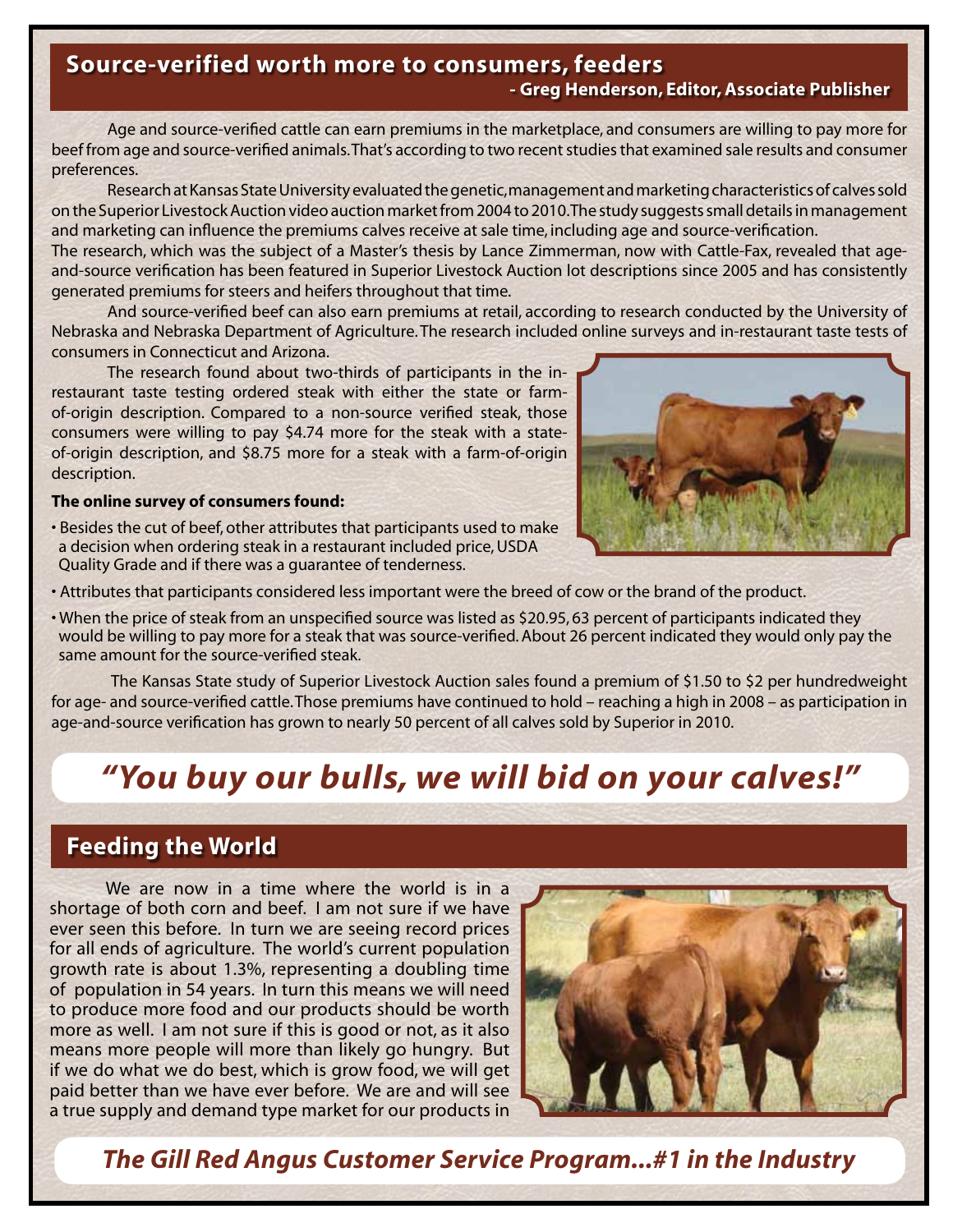### **You Buy, We Bid**

This is a program we started nearly 10 years ago. All you need to do to qualify is become a Gill Red Angus customer. (The more loyal you are to us, the harder we will work for you.)

We believe that if we are lucky enough to be your seed stock provider, then we should do more than just sell you a bull. We also provide you with a service. All ranchers are great at ranching, but their weakest part of their business is marketing. That is where we come in. If you tell us in advance when and where you are selling your calves or yearlings, we will do all we can to locate bidders and buyers. This service has helped put several thousand extra dollars into our customer's pockets. We don't get them all bought, but we do make them all bring more. There has been several times when we have had 2 or 3 different bids on the same set of calves. If you purchased your bulls



from someone who doesn't provide marketing assistance, you would be missing out on these bids. Every bid helps your pocket. So remember, let us know at least a week in advance so we can do all we can to help you out.

### **Feed Efficiency, Genetics and Marketing!**

My first visit to Gill Red Angus made a believer out of me. Marketing your cattle is very difficult without feed efficient high grading cattle. Red Angus genetics have improved the feed efficiency and yield on my calves. By adding a yellow Red Angus Association (FCCP) eartag and using Gill Red Angus marketing I was able to gain 6-8 cents

per pound on my calves last year. We are all spending more on feed and other expenses to make a calf crop possible.

I encourage all producers in all breeds to purchase Gill Red Angus genetics and allow them to help you market your calves. Above all use the Red Angus age and source verification eartags and a good honest vaccination program, and watch your profits grow. Bottom line is, it's working for me. Can't we all use more profit?

Gill Red Angus Bull Customer -Jon Tebelius: Bowdon, ND

# **Gill Red Angus vs. Your Seed Stock Supplier**

There is a lot of competition out there when it comes to selling bulls, no matter what the breed or color you have. Along with the tough competition, there is also some very good genetics being sold and used. Several different breeders out there through artificial insemination are using most of the same genetics. Even though we may not use some of the more popular lines, we have sold two bulls to ABS, one to Select Sires, are partners on two bulls with ABS, one with with Accelerated Genex, and raised the dam to an up and coming star with ABS. So as you can see, good genetics are all over the place. So why should you buy a bull from Gill Red Angus over some other good seed stock supplier throughout the country? Here are a few things to consider that Gill Red Angus does that may be different than your current bull supplier:

- **1.** Experience Gill Red Angus has been raising registered Red Angus now for 32 years.
- **2.** Service Gill Red Angus puts on thousands of miles every year visiting our customers to get to know them a little better and to see if our bulls are doing what they are bred to do.
- **3.** Quality We have an extensive culling routine. Every Fall we sell around 100 cows that are hard to part with, but we feel our replacement heifers will take us where we are going faster.
- **4.** Quality Every year we flush our top quality cow families to bulls that we feel will move our program forward. We annually implant around 100 eggs.
- **5.** Service We either bid on or find bids for all of our customers yearlings and calves to help them earn top dollar.w
- **6.** Service In 2010/2011 season, we bid on approximatley 15,000 head and placed 45% of them.
- **7.** Service We deliver bulls free up to the first 300 miles.
- **8.** Service We mail out newsletters to help stay in touch with our customers.
- **9.** Customer Focus Our coming two-year-old bulls are raised to last, as they are never pushed on feed over the winter months and are summered on grass alone.
- **10.** Variety We sell aged advantage coming two year olds and yearling bulls.
- **11.** Volume We sell a large amount of bulls to fill the needs of every size commercial ranch out there.

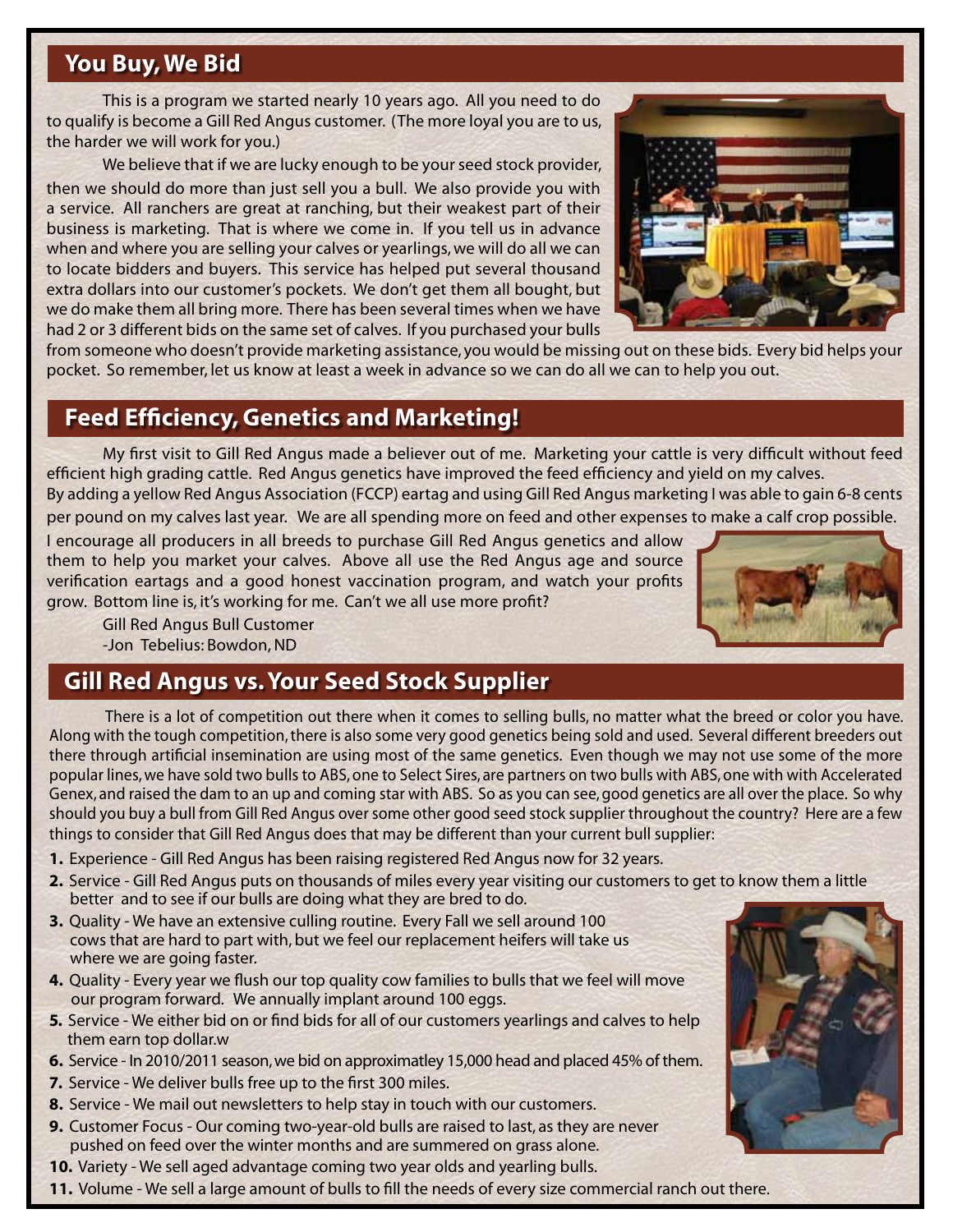#### *(Gill Red Angus vs. Your Seed Stock Provider: CONTINUED)*

- **12.** Vet Supply discount All Gill Red Angus customers qualify for discounted vet supplies.
- **13.** Semen discount All customers qualify for discounted semen on Gill Red Angus bulls.
- **14.** Lifestyle We are a family owned ranch. Gill Red Angus consists of 2 brothers and their families plus Dad and Mom. When you call and visit with someone here, you talk to someone that makes a living off this business.

Now take a look at your seed stock supplier and compare who they are and what they do for you. If you think you need a change, I invite you to look at our program. I truly believe that we have the best customer service in the industry and some of the best cattle in this great breed.

### **Adding Value Still Pays**

#### **- By Wes Ishmael, www. beefmagazine.com**

Increased market volatility means buyers covet proven value-extras even in a down market. Cow-calf producers can be more than price takers.

That's true even as currently tight cattle numbers lift the price floor, while anemic beef demand squeezes the price ceiling. "You're always subject to the whims of the marketplace, but there are things you can do to broaden your buyer base and make your calves worth more," says Richard Stober, general manager of Superior Livestock Auction. He's referring to what the Superior folks term "advantage programs" value options the market pays for, things like weaning and preconditioning, source and age verification, as well as compliance with natural beef program requirements. "It seems like all the cattle selling in the top third of our sales are these value-added cattle," he says. The market is too volatile for it to be otherwise. So much equity has drained from the industry that cattle buyers and their lenders are looking for every opportunity to manage risk.

Many producers already manage cattle in ways that qualify them for various value-added programs, but Mark Harmon, Joplin Regional Stockyards marketing director, explains some don't take the final step to market those advantages. That usually means managing and marketing within programs that recognize the value. For instance, unless you can verify the vaccination program applied to your calves, it has no value to buyers. For those who can verify it, buyers will pay more.

In Superior's 10 largest sales last year, VAC-34 calves (MLV respiratory, clostridial 7-way, plus Mannheimia, given 2-4 weeks prior to the sale) were worth about \$2/cwt. more than calves not complying with a verified program. In their sales, Stober says the value was even higher for SelectVAC-34 calves — same basic protocol but utilizing specific vaccines from their animal health partner, Pfizer Animal Health. Compared to the other VAC-34 calves in those sales, SelectVAC-34 calves brought an additional \$1.97/cwt.

For contrast, Tim Dietrich, Kentucky Department of Agriculture beef marketing coordinator, explains calves selling in that state's Certified Preconditioned for Health program (CPH-45) average a \$5-\$8/cwt. premium. In addition to receiving pre-weaning and weaning vaccinations, these calves are weaned for at least 45 days before they are sold through special CPH-45 sales. Even with that state's extreme drought the past two years, Dietrich adds that producer participation remained stable.

#### **Added Value Reduces Risk**

More than anything, buyers are paying to reduce risk, and not necessarily the risk producers usually think about. Stober and the Superior crew visited more than 200 feedlot managers last spring and asked them about their key concerns. It wasn't cattle health, the price of corn and other inputs. Their chief concern was labor — how tough it is to find and keep qualified help. "When a producer installs these advantage programs, he's giving the buyer an opportunity to reduce labor," Stober says. It works the same for source and age verification. Buyers paid a \$3.70/cwt. premium (basis 550 lbs.) for it in Superior's 10 largest sales last year. Even if Japan ultimately widens the age window of cattle it will accept, Stober believes exports there will still require an auditable trail. Likewise, source verification programs take the guesswork out of complying with rules for mandatory country of origin labeling, especially when it comes to commingling cattle.

Non-Hormone Treated Cattle (NHTC) also require an auditable trail. Stober says cattle qualifying for NHTC brought \$2/cwt. (basis yearlings) more in Superior's 10 largest sales last year. "It has yet to be determined how broad that market is," he explains. Incidentally, the cattle in those sales eligible for mainstream all-natural programs fetched an additional 70¢/cwt. Stober says it remains low because so many cattle qualify and so many lose their eligibility before slaughter and because consumer demand has declined with the nation's recession. Supply and demand are fundamental to value-added premiums. Derrell Peel, Oklahoma State University Extension livestock marketing specialist, explains if enough demand for a new attribute springs up, premiums are paid to entice producers to supply the demand. But a critical mass of supply must also accompany the demand. **(CONTINUED ON THE NEXT PAGE)**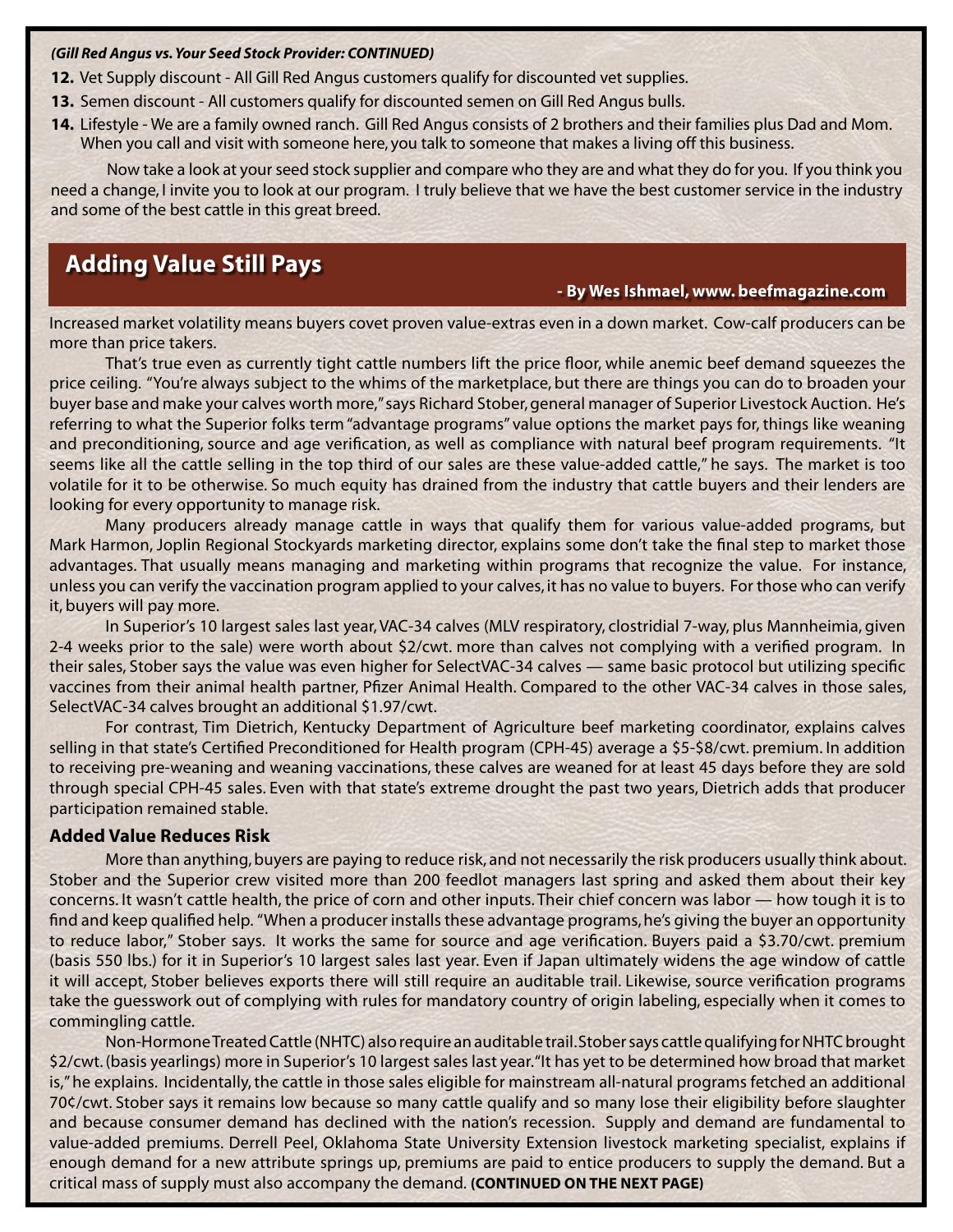# **Adding Value Still Pays - (CONTINUED)**

 **- By Wes Ishmael, www. beefmagazine.com**

That's why the jury is still out on how much of a market might develop for other value-extras such as testing for persistent infection with bovine viral diarrhea. If and when demand is saturated, Peel explains, the premium declines or goes away. If enough of the system adopts the new attribute, then it becomes the new industry standard whereby the bar has been raised and those not achieving it are discounted. That's why bull calves and horns are discounted in the marketplace, for example.

#### **Assessing & Exploiting Value**

"Why wouldn't you market them in way to retrieve the added value?" Harmon wonders. Of course, there are those who have tried and been disappointed with the results. Cattle value is still the product of myriad variables, everything from season, to weekly buyer needs, to the futures market that day, to grass availability. "Someone will say, 'I did all of that and I didn't get paid for it,'" Stober says. "Keep doing it. The buyer of those calves this year will see the benefits and he'll bid for them again next year. There's a process



999999 **ED ANGUS** 

**Accelerated Genetics** 

and buyers have to discover the value of the deliverables. Adding value is about delivering on the promises made." Plus, Harmon cautions producers weaning and preconditioning calves to consider what they received, relative to what they would have gotten selling unweaned calves. That difference in revenue, minus the cost of adding the value, represents the net return or loss associated with managing and marketing for the value of weaning and preconditioning. Too many compare prices received to prices paid for similar weight cattle sold in the same area at the same time. Harmon emphasizes the easiest calves to sell are the ones representing solid management practices. "If producers can get one round of shots in a calf and castrate the bulls, that's a good foundation. The end product is further enhanced for producers who can wean the calves, give two rounds of shots and turn them out to graze," Harmon explains. "Being able to validate a health protocol, along with the possibility of age and source verification, makes calves worth even more." He adds that using the latest, proven genetics is a must.

Likewise, Superior recently began a new advantage program — Superior Progressive Genetics — aimed at identifying and rewarding producers utilizing genetics proven to offer buyers value. "Anyone using high-end genetics and installing these advantage programs is putting money in their pocket and growing their buyer base," Stober says.

# **The Red Angus FCCP Source & Age Tag (The Yellow Tag)**

As a Red Angus seed stock provider, we would rather our customers use the Red Angus tag, for a few reasons. First, the more calves that go through the program, the more industry respect there is for our breed, which in turn will open up new marketing programs for Red Hided calves. Secondly, it is by far the most affordable Source and Age program there is at only 99 cents a calf! But if you choose not to use the Red Angus tag, we strongly encourage you to use some sort of a Source and Age program, so you are eligible to receive a top price. Remember, if you don't, you will automatically eliminate all the buyers who want to feed only Source and Aged cattle. Why eliminate a potential buyer? Every extra bid is another dollar in your pocket!

# **New Herd Sires**



**Grand Statement & Victory - A couple bulls added to our battery this Spring!**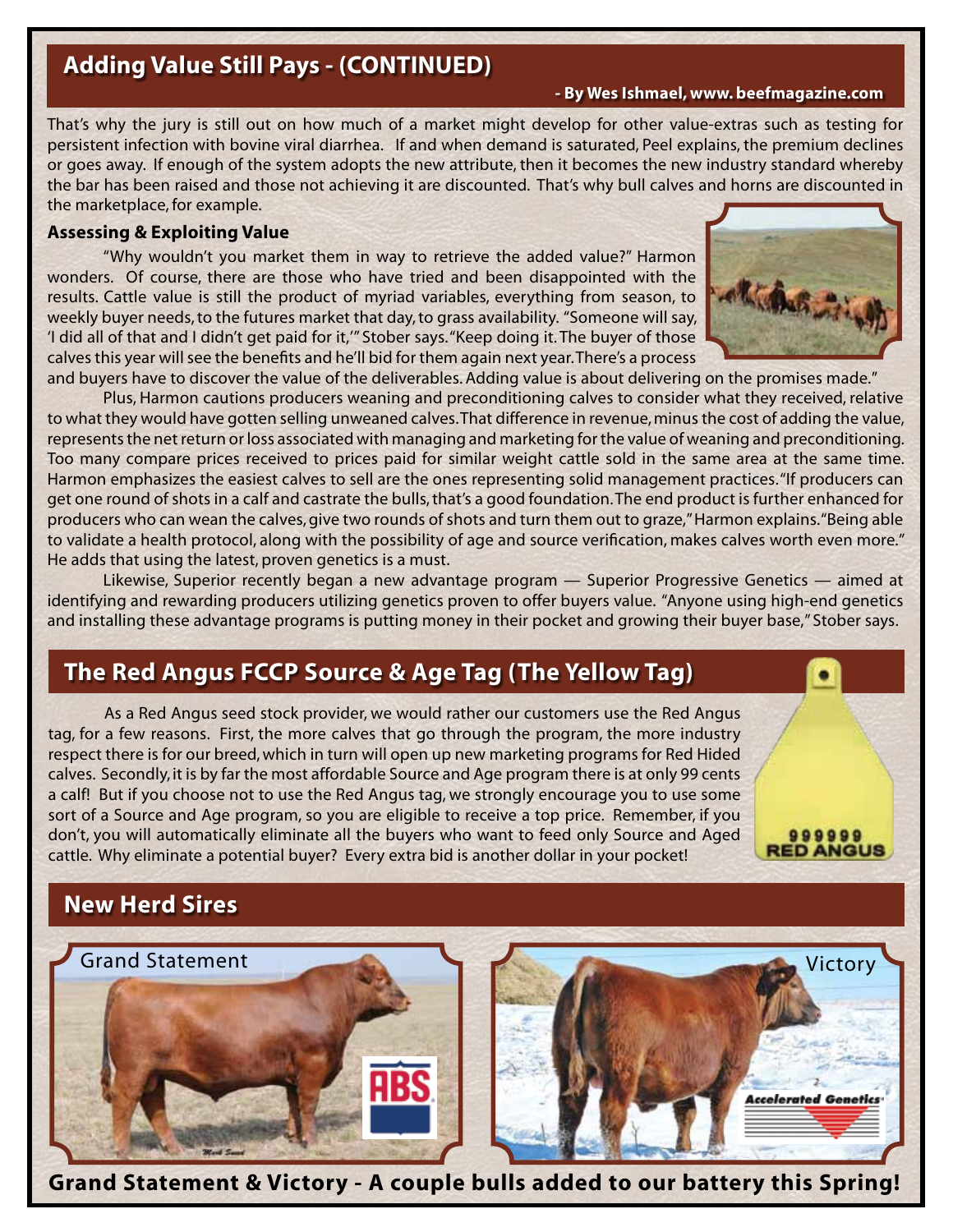# **Calf Sales**

We have talked a lot about Source and Age programs throughout this newsletter, and as you can tell, we are big believers in doing all you can to receive top dollar for your calves. But, that isn't the only thing you can or should do. There are several things you can do to set yourself apart from similar cattle on sale day. I encourage you to check out the following programs.

- **1. NHTC (Non-hormone Treated Cattle)**
- **2. GAP Global Animal Partnership**
- **3. Certified Natural**



Most ranches would qualify for these programs, but they either don't know about them, or don't want to go through the process to get it done. Each of these programs will generate a nice premium for the Fat animals when they are harvested, in which will be passed down to the producer on sale day. It is even better if you use one of these and the Source and Age program. If you don't know what these program are, give us a call and we would be glad to discuss it and explain your options. They may not fit your program, but if they do, it could bring you back a healthy premium!

*Be sure to check out our website www.gillredangus.com for the latest information and photos.* 

### **Bull Sale: February 21, 2012 - 1:00 (MT)**

#### **Selling: 200 Bulls**

- **100 Coming Two Year Olds**
- **100 Yearling**

#### **Selling: 200 commercial open replacement heifers**

Every year we are excited about the quality of the bulls that we have for sale. This year is no exception. We culled quite hard on the coming two-year-old bulls this spring when they went to grass. We will again when we take them off in September. These bulls are as good as or better than any we have ever raised before. They are

fed almost like a replacement heifer the first winter and they go on grass in April. This is home to them until September. The fall born bulls are kept on their dam until mid April and then they are summered on grass as well, growing out slower and more natural. The yearling bulls are weaned in September and are fed for 2.5 lbs a day gain. These bulls are raised with you in mind and will last a long time for their new owner. All of the embryo transplant bulls will be found in the yearling division as well. I promise you will be impressed with the quality of bulls in this sale.

The heifers are all consigned to our bull sale by Gill Red Angus bull customers, and as another service to our customers, we invite them to sell some replacement heifers through our sale. These heifers are proven to make great cows and a Red Angus replacement heifer is not the easiest thing to find. So come check them out, and take some home.

#### **Auction Format – Video Sale – What is it?**

We will have all the bulls and heifers where we always do on sale day, which is in the pens for you to view. But inside the barn will be several TV's and instead of a sale ring there will be either a projector or a big screen TV. All the bulls will be on video and when it is their turn to sell, their video will come up on the TV's. We think it should be a good thing for a few reasons. Most years we have guys working out back, who are also bull customers. It is awful hard for them to both work and bid at the same time. Last year on sale day, it was -30 when we woke up. I know I sure don't like to work in that



weather, so we don't think we should ask anyone else to either. Also last year we had a bull that refused to come out of his pen, so he never got sold. With having a video sale, everyone can sit inside the heated barn and enjoy the sale.